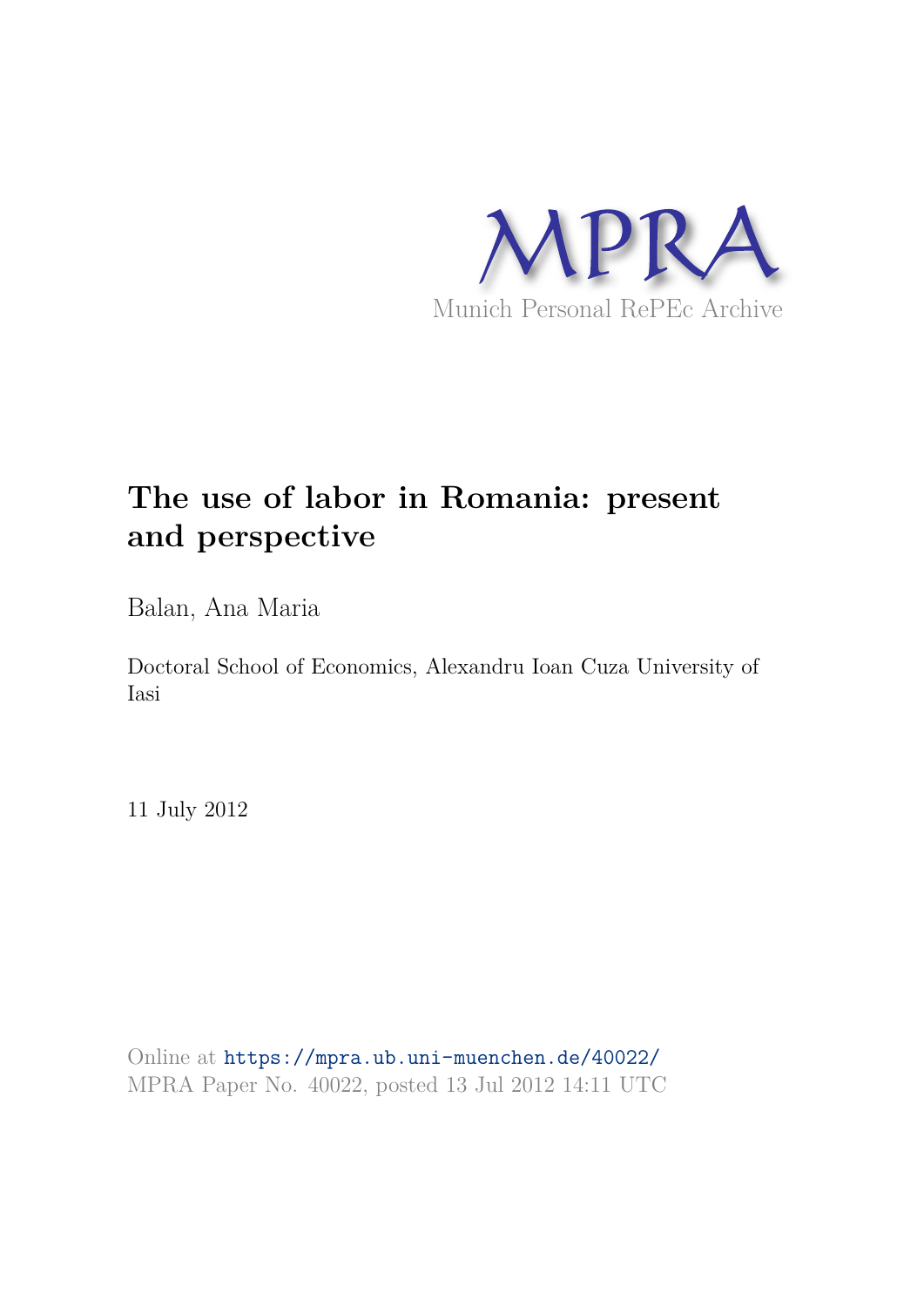# **The use of labor in Romania: present and perspective**

#### **Ana Maria BALAN**

Alexandru Ioan Cuza University, Doctoral School of Economics Iasi, Romania *balan\_ana84@yahoo.com* 

#### **Abstract**

For the efficient running of activities in the labor market it is required a rational use of *working age people. This article analyzes theoretically and then in terms of its evolution, the use of labor in terms of employment, taking out the values which people actually occupied, so used, have recorded during 2002 - 2010 , on the ownership of the job: public, private, mixed or cooperative. Also, I made a forecast of the occupancy rate for 2020, based on the values of this index during the same period-from 2002 to 2010.* 

*We note therefore that the purpose of this paper is to inform the reader how the use of labor evolved in Romania and also its evolutionary possible perspectives.*

#### **Keywords**

Employment, use of labor, quantitative analysis, ownership of job, forecast.

JEL Classification: J21, J11, G32

# **1. THE CONCEPTUALIZATION OF LABOR' USE**

Labor is the main force of production and one of the essential prerequisites for the economic growth [3]. The notion of "use of labor" can be defined broadly, intermediate and limited in accordance with its macro / microeconomic purpose:

- The broadly sense: it is a long and dynamic process, which includes a logical progression of all actions performed on the workforce, from macroeconomic level (initial and continuing vocational training in order to facilitate the integration on labor market) to microeconomic level (recruitment, selection, professional development), based on the stimulation of learning for a successful career. We note the fundamental role had by the continuing education, as source of labor productivity and quality growth of labor resources: "the fact that workforce preparing is a criterion and a factor of social wealth, reveals the importance of training for its use in efficient manner" [7, p. 52];
- The *intermediate sense*: the use of labor is equated with the employed population, the employment being a concrete expression of the actual labor used. Employment is "a means, the workforce represents a fundamental factor for any development" [6, p.157] and involves the fair allocation and distribution / redistribution of the working age population in industries and in the national economy' occupations;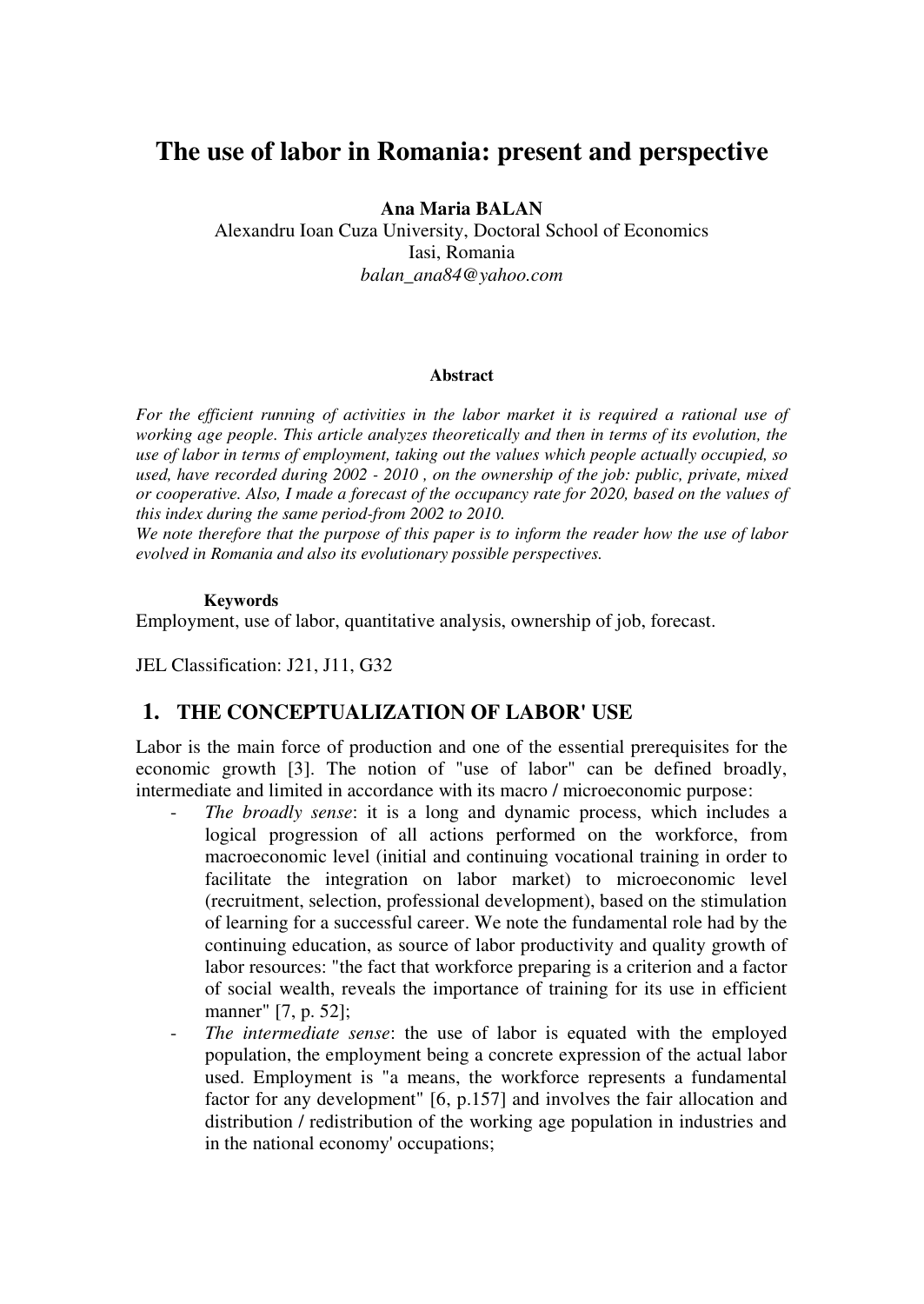The *limited sense*: is strictly related to the use of labor at the microeconomic level and involves a optimal allocation of duties so that the employee to be effective among the working hours and to ensure economic efficiency for the company.

# **2. THE RATIONAL USE OF LABOR**

The rational use of labor should be seen as a priority by all stakeholders involved in labor market organization and functioning and is an imperative necessity in the context in which the man, through the labor process, ensure the labor market functionality and provides the increasing of the national welfare. Also it requires an effective combination of the issues that must be considered for full use at maximum efficiency of available labor, as the foundation of stimulating a fairly employment, allocation and distribution / redistribution of active labor in those areas who requires it for the national economic development of Romania and to create and maintain an economic stability.

We should not forget that the appropriateness of scholar training programs on the labor market requirements, like also the continuous training related to the local, regional and national development strategies are prerequisites for the individual integration on labor market. Also, a rational use of workforce should take into account these issues when labor is exploited.

At microeconomic level, the rational use of staff is related to a set of principles, which, on the one hand, are the essence of the regulations contained in labor legislation for employers and employees, aiming to establish a certain order in the employment relationship between the two parts, and on the other hand, are dependent on the personnel policy existing in companies. In other words, this term should be one of the companies' objectives. The rational use of labor can be related to the way in which the human resources are exploited and aims:

- Planning and efficient use of labor and working time;
- Stimulating the performance, continuous development and improvement of human resources;
- Matching the training with the technical progress of the enterprise;
- The use of labor, for the duration of working time, according to the skill levels;
- Establishment of good working conditions, without the risk of injury or occupational disease;
- Setting an optimal number of employees for the carried out activity;
- The motivation of human resources:
- Balancing the work with the need for worker' rest and social life.

# **3. MACROECONOMIC CHARACTERIZATION OF LABOUR USING IN ROMANIA: QUANTITATIVE ANALYSIS UPON THE EMPLOYMENT'S EVOLUTION**

In the most specialized sources, the use of labor is assimilated to the concept of employment is analyzed in terms of the structure and number of labor' indicators,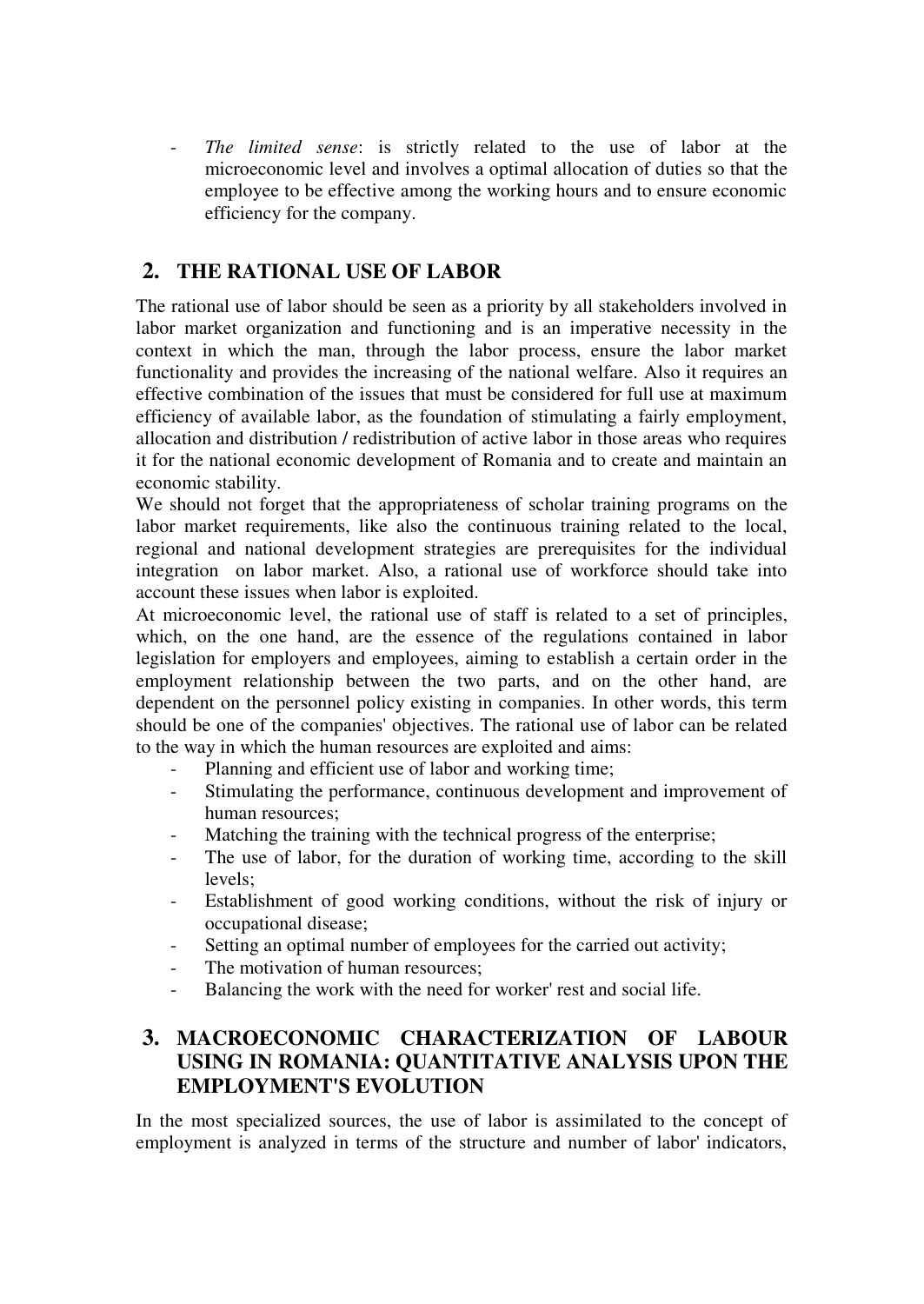respectively the active population and the employed. The employment means the "use of human capacities to get the necessary existence and its development" [2, p 10] or a "source of a productive input, the main source of income, that cover the individual of its family needs" [2, p 72] and can be analyzed in terms of quality, quantity and labor efficiency.

From a quantitative perspective, the employment of labor resources is estimated in the absolute number of people attracted in the economic activity, given the working time of each. The relative form indicates the occupancy, as ratio between the employed population and population able to work.

The qualitative aspect of employment is expressed through labor efficiency, through the results obtained. This requires adherence to an optimal necessary labor, linked to the needs of the enterprise, industry and national economy. Also, the available working time should be the same with the time actually worked.

The work efficiency can be measured by the annual gross value added by a worker from the branches of national economy, the share of employment in the sectors of education in GDP, share of manufacturing contribution to GDP etc. [1].

## **3.1 Evolution of employment by the ownership of job**

The analysis takes as a starting point data for employment by ownership in 2002, 2004, 2006, 2008 and 2010 offered by The National Institute of Statistics. Table no. 1 illustrates the evolution of this index for the period considered.

| Ownership   | 2002    | 2004    | 2006    | 2008    | 2010    |
|-------------|---------|---------|---------|---------|---------|
| Public      | 2287880 | 2123090 | 1925483 | 1723400 | 1647444 |
| Mixed       | 496160  | 271118  | 223989  | 153197  | 125971  |
| Private     | 6376809 | 6703145 | 7051000 | 7429115 | 7421706 |
| Cooperative | 55487   | 43483   | 88872   | 38749   | 28901   |
| Other       | 17842   | 16782   | 23923   | 24660   | 15369   |

*Table no.1 Employment by ownership during 2002 - 2010* 

Source: National Institute of Statistics

Employment in the five forms of property in Romania (public, mixed, private, and cooperative or other forms) in the years to which we refer to Table no. 1 shows a majority population employed in the private and public areas. Although is noticed a trend inversely proportional to the number of employees in the two main sectors, however their number has been maintained in higher value throughout the period analyzed, compared with other forms of property.

The Romanian public sector registered the higher value of employed population in 2002 and the lowest in 2010, when it held approximately 1,647,444 employees, representing about 18% of total national employment in the respectively year. Most employees have held positions in the private sector, value which evolved upward until 2008 (with a slight decrease in 2010), comprising approximately 80% of the total number of employed persons.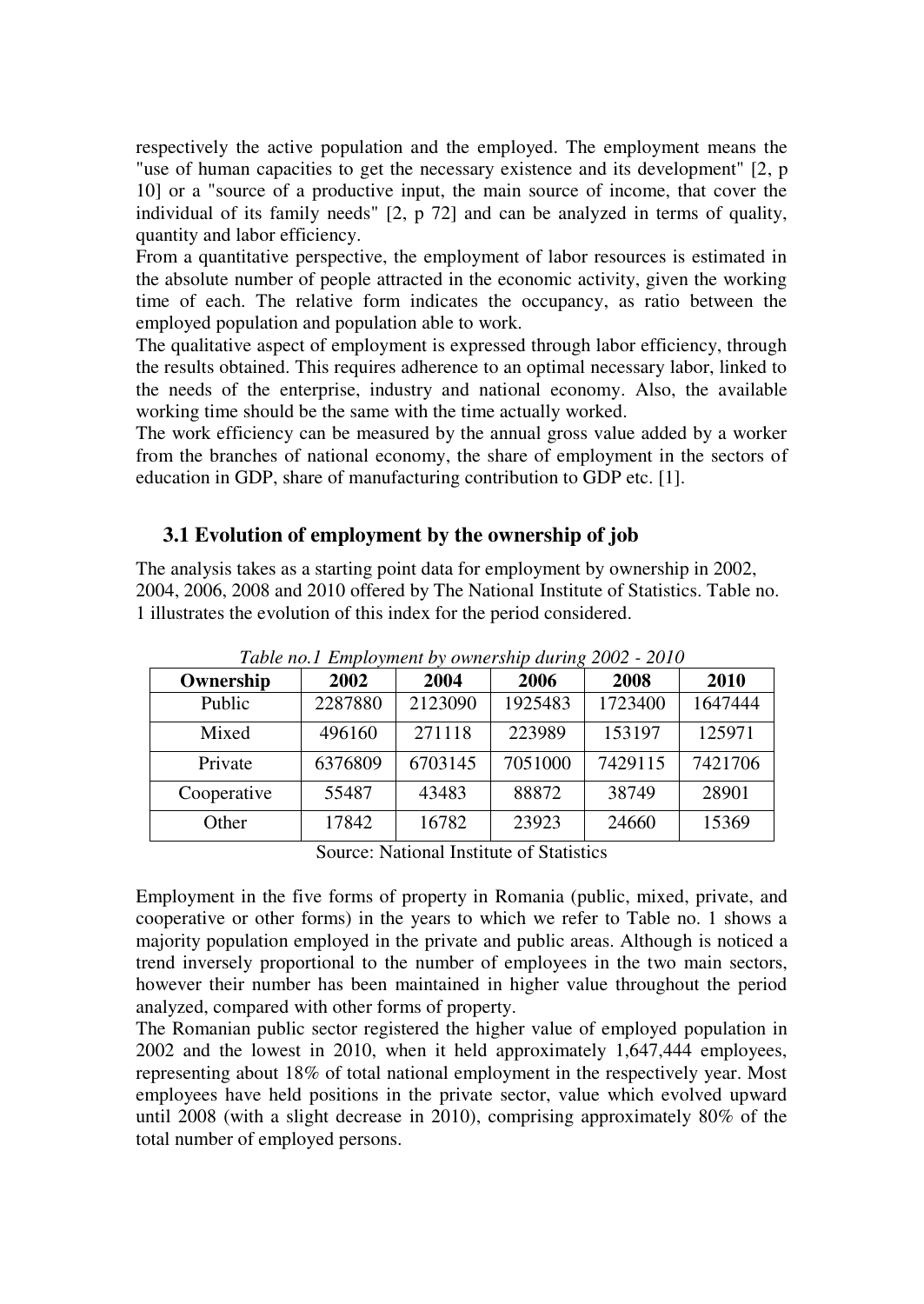In the other sectors (mixed, cooperative or other sector) are found very low percentages (between 0% - 1%) reported to the total employment. In other words, the number of employees in the mixed sector fell sharply from 2002 to 2010, which can be explained either by targeting the increasing number of individuals to work in private form, or by leaving the labor market through retirement or through other forms (increased migration may be one of the causes) of the persons employed in the joint. The cooperative work includes the maximum human resources in 2006, after which the volume of employment has declined while the number of employees decreased in all other forms of property.

A relevant explanation for the fact that in each sector the lowest value is the one related to the year 2010 can be associated to the economic crisis that has negatively affected employment and increased the unemployment rate and thus the number of unemployed. Next we test whether the differences found between the size of employment in the public, private, mixed, cooperative or another for 2010 are significant, using the ANOVA analysis. We test the equality of the five replicate between them (an average number of persons who hold a job in each of the five sectors).

The tested hypotheses are:

 $H_0: \mu_1 = \mu_2 = \mu_3 = \mu_4 = \mu_5$  (there are no significant differences between the five

forms of property in terms of employment' volume).

 $H_1$ : (there is at least one pair of forms of ownership between that are significant differences in terms of the employed number).

The decision rule supposes that, if we have a value for  $\frac{Sig}{\alpha}$ , than the H<sub>0</sub> hypothesis is rejected. If  $\text{Sig} \leq \alpha$ , than the H<sub>0</sub> hypothesis is accepted.

#### *Table no.2 ANOVA analysis*

#### **ANOVA**

|                      | Sum of     |         |             |          |      |
|----------------------|------------|---------|-------------|----------|------|
|                      | Squares    | df      | Mean Square |          | Sig. |
| Between Groups       | $1E + 019$ | 4       | 3.373E+018  | $2E+007$ | .000 |
| <b>Within Groups</b> | $2E+018$   | 9239384 | 2.133E+011  |          |      |
| Total                | $2E+019$   | 9239388 |             |          |      |

Employed (Number of persons)

In this case, can be seen from the Table no.2 a Sig's value equal to 0.000 corresponding to the averages equality's testing that are obtained for employment in each sector. Therefore, the null hypothesis is accepted. Thus, with a 95% confidence we can say that at least a pair of ownership forms between that are significant differences concerning the number of employed persons. To analyze the pairs of ownership forms which have the largest differences it is used the Bonferroni test (Table no. 3).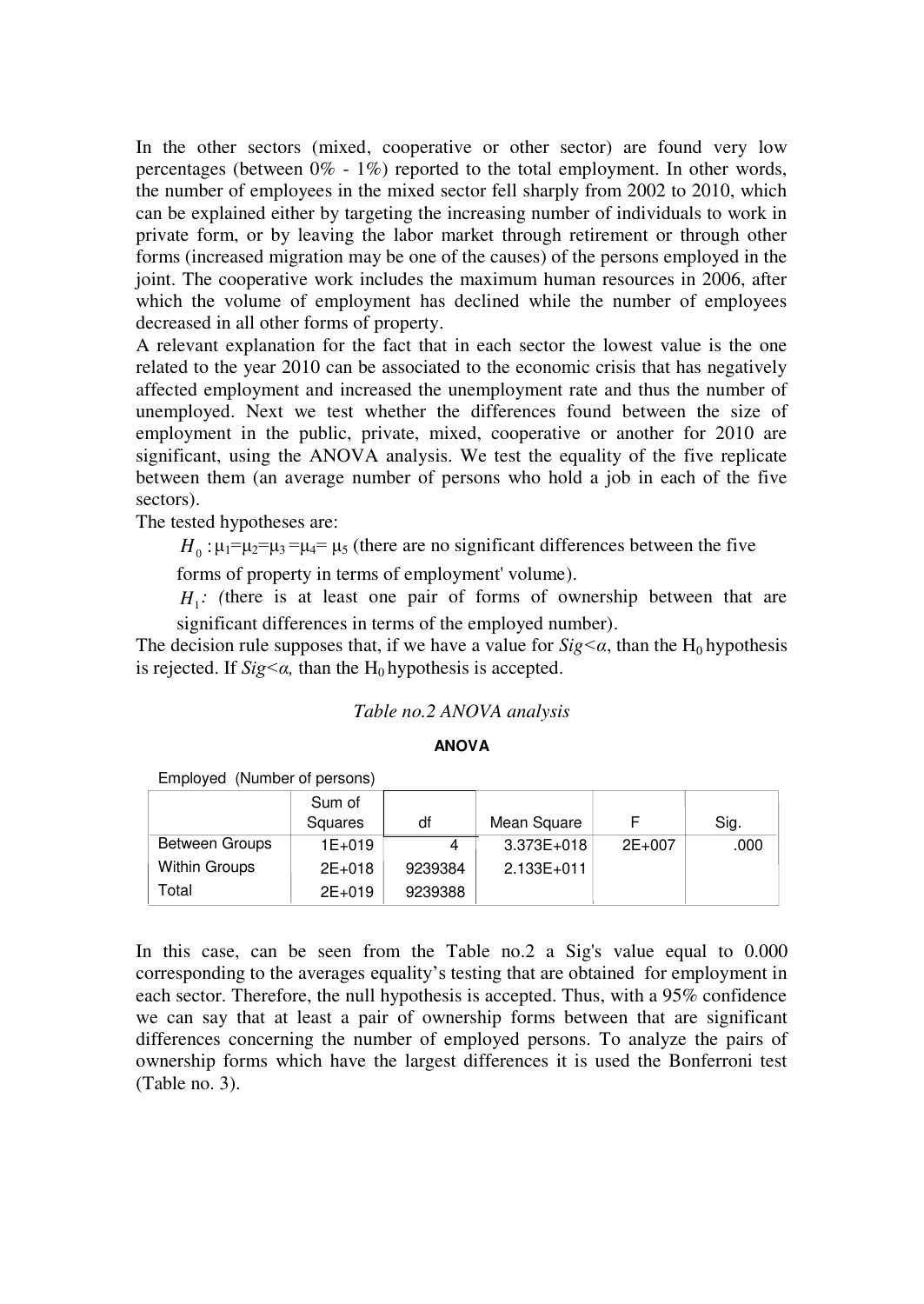#### *Table no.3 The Bonferroni test*

#### **Multiple Comparisons**

Dependent Variable: Employed (Number of persons) Bonferroni

|               |               | Mean          |            |       |                         |              |
|---------------|---------------|---------------|------------|-------|-------------------------|--------------|
|               |               | Difference    |            |       | 95% Confidence Interval |              |
| (I) Ownership | (J) Ownership | $(I-J)$       | Std. Error | Sig.  | Lower Bound             | Upper Bound  |
| Public        | Mixed         | 758859.11*    | 1349.966   | .000  | 755069.7554             | 762648.4720  |
|               | Private       | $-2956992.0*$ | 397.72644  | .000  | -2958108.45             | -2955875.61  |
|               | Cooperative   | 812220.02*    | 2740.222   | .000  | 804528.2084             | 819911.8239  |
|               | Others        | 817552.14*    | 3742.536   | .000  | 807046.8305             | 828057.4406  |
| Mixed         | Public        | -758859.11*   | 1349.966   | .000  | -762648.4720            | -755069.7554 |
|               | Private       | $-3715851.1*$ | 1312.133   | .000  | -3719534.31             | -3712167.98  |
|               | Cooperative   | 53360.902*    | 3012.029   | .000  | 44906.1296              | 61815.6752   |
|               | Others        | 58693.022*    | 3945.894   | .000  | 47616.8893              | 69769.1544   |
| Private       | Public        | 2956992.0*    | 397.72644  | .000  | 2955875.612             | 2958108.450  |
|               | Mixted        | 3715851.1*    | 1312.133   | .000  | 3712167.985             | 3719534.305  |
|               | Cooperative   | 3769212.0*    | 2721.782   | .000  | 3761571.999             | 3776852.096  |
|               | Others        | 3774544.2*    | 3729.056   | .000  | 3764076.700             | 3785011.634  |
| Cooperative   | Public        | $-812220.02*$ | 2740.222   | .000  | -819911.8239            | -804528.2084 |
|               | Mixed         | -53360.902*   | 3012.029   | .000  | $-61815.6752$           | -44906.1296  |
|               | Private       | $-3769212.0*$ | 2721.782   | .000  | $-3776852.10$           | -3761572.00  |
|               | Others        | 5332.11944    | 4610.476   | 1.000 | -7609.4949              | 18273.7338   |
| Others        | Public        | $-817552.14*$ | 3742.536   | .000  | -828057.4406            | -807046.8305 |
|               | Mixted        | -58693.022*   | 3945.894   | .000  | -69769.1544             | -47616.8893  |
|               | Private       | $-3774544.2*$ | 3729.056   | .000  | -3785011.63             | -3764076.70  |
|               | Cooperative   | $-5332.1194$  | 4610.476   | 1.000 | -18273.7338             | 7609.4949    |

\*. The mean difference is significant at the .05 level.

Values of Sig lower to a risk of 5% indicate significant differences. The only pair of sectors between that there are no differences in terms of employment is cooperative other sector. Between any other pair there are major differences. The largest differences are found between employment in the public and those who are working in cooperatives or in other sectors or in a mixed form of ownership.

Next, is analyzed explicitly the evolution of employment by ownership in 2010, where we consider the male population and women who worked in these sectors of interest. Then it will be tested whether are or not differences between types of property in terms of the total volume of employed. The employment status of the five groups is presented in Table no. 4.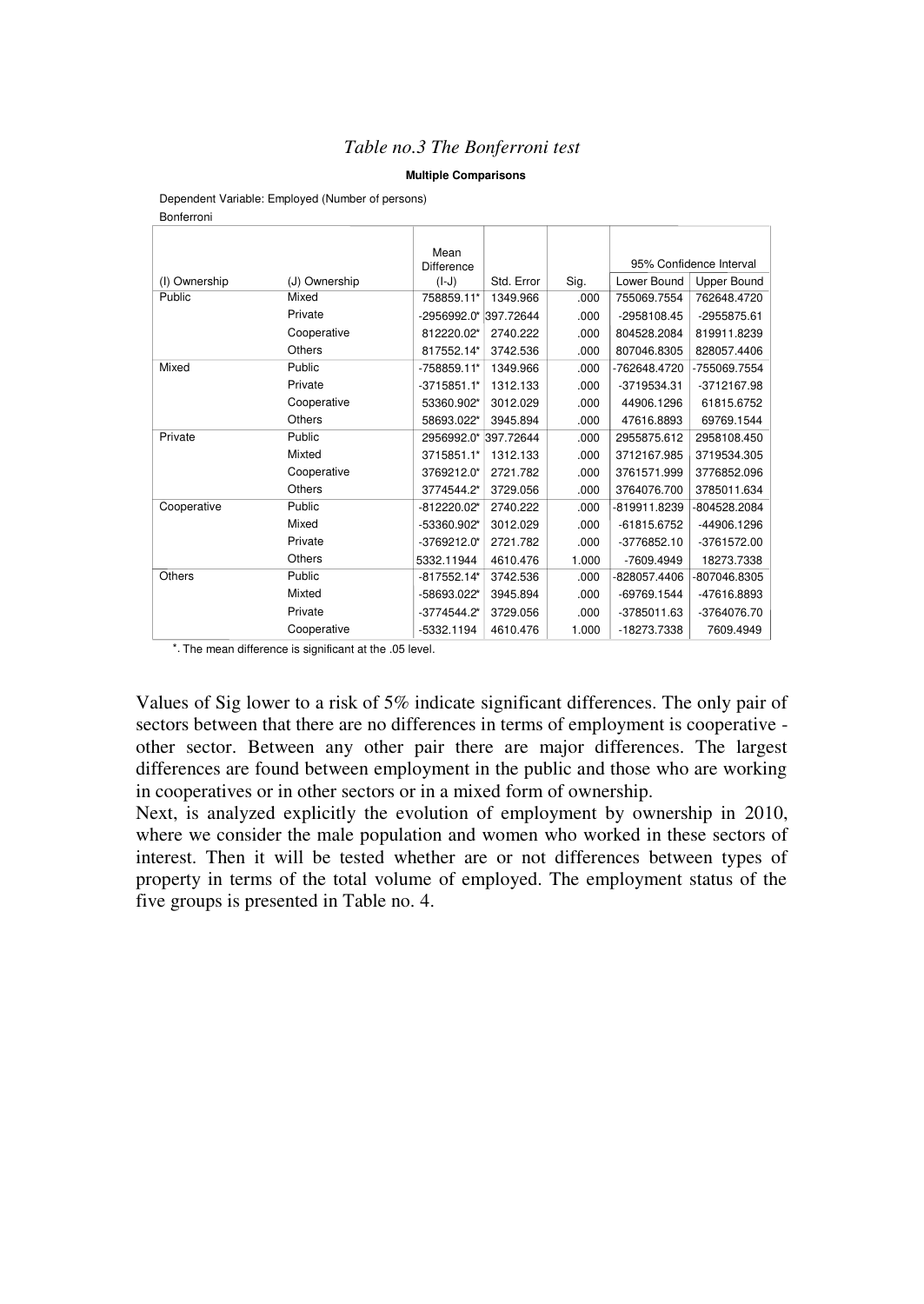|           |             |                       |         | Gender  |         |
|-----------|-------------|-----------------------|---------|---------|---------|
|           |             |                       | male    | female  | Total   |
| Ownership | Public      | Count                 | 774287  | 873157  | 1647444 |
|           |             | % within<br>Ownership | 47.0%   | 53.0%   | 100.0%  |
|           |             | % within<br>Gender    | 15.1%   | 21.2%   | 17.8%   |
|           |             | % of Total            | 8.4%    | 9.5%    | 17.8%   |
|           | Mixed       | Count                 | 80453   | 45518   | 125971  |
|           |             | % within<br>Ownership | 63.9%   | 36.1%   | 100.0%  |
|           |             | % within<br>Gender    | 1.6%    | 1.1%    | 1.4%    |
|           |             | % of Total            | .9%     | .5%     | 1.4%    |
|           | Private     | Count                 | 4230712 | 3190994 | 7421706 |
|           |             | % within<br>Ownership | 57.0%   | 43.0%   | 100.0%  |
|           |             | % within<br>Gender    | 82.8%   | 77.3%   | 80.3%   |
|           |             | % of Total            | 45.8%   | 34.5%   | 80.3%   |
|           | Cooperative | Count                 | 14971   | 13929   | 28900   |
|           |             | % within<br>Ownership | 51.8%   | 48.2%   | 100.0%  |
|           |             | % within<br>Gender    | .3%     | .3%     | .3%     |
|           |             | % of Total            | .2%     | .2%     | .3%     |
|           | Others      | Count                 | 11025   | 4343    | 15368   |
|           |             | % within<br>Ownership | 71.7%   | 28.3%   | 100.0%  |
|           |             | % within<br>Gender    | .2%     | .1%     | .2%     |
|           |             | % of Total            | .1%     | .0%     | .2%     |
| Total     |             | Count                 | 5111448 | 4127941 | 9239389 |
|           |             | % within<br>Ownership | 55.3%   | 44.7%   | 100.0%  |
|           |             | % within<br>Gender    | 100.0%  | 100.0%  | 100.0%  |
|           |             | % of Total            | 55.3%   | 44.7%   | 100.0%  |

## *Table no. 4 Employment by ownership*

**Ownership \* Gender Crosstabulation**

The highest percentage of total employment is for the private sector, so for those of males (45.8%) and for the females (34.5%). Also we find a significant number of female persons operating in public (53%) compared with men's volume in the same field (47%). In other sectors, the situation changes, the share of male population being higher compared to the share of female (57% versus 43% in the private sector, 63.9% to 36.1% in mixed, 51.8% from 48.2% in the cooperative). Comparing the distribution of employment by the two types, one can see that most people have opted for a job with private ownership (83% of men and 77% of women).

# **3.2 The employment rate of working age population's forecast for 2020**

The approach proposes an estimation of the employment rate for the population aged between 20 and 64, for 2020, this being compared with the expected value for Romania, according to Europe 2020 Strategy. Employment rate is calculated as the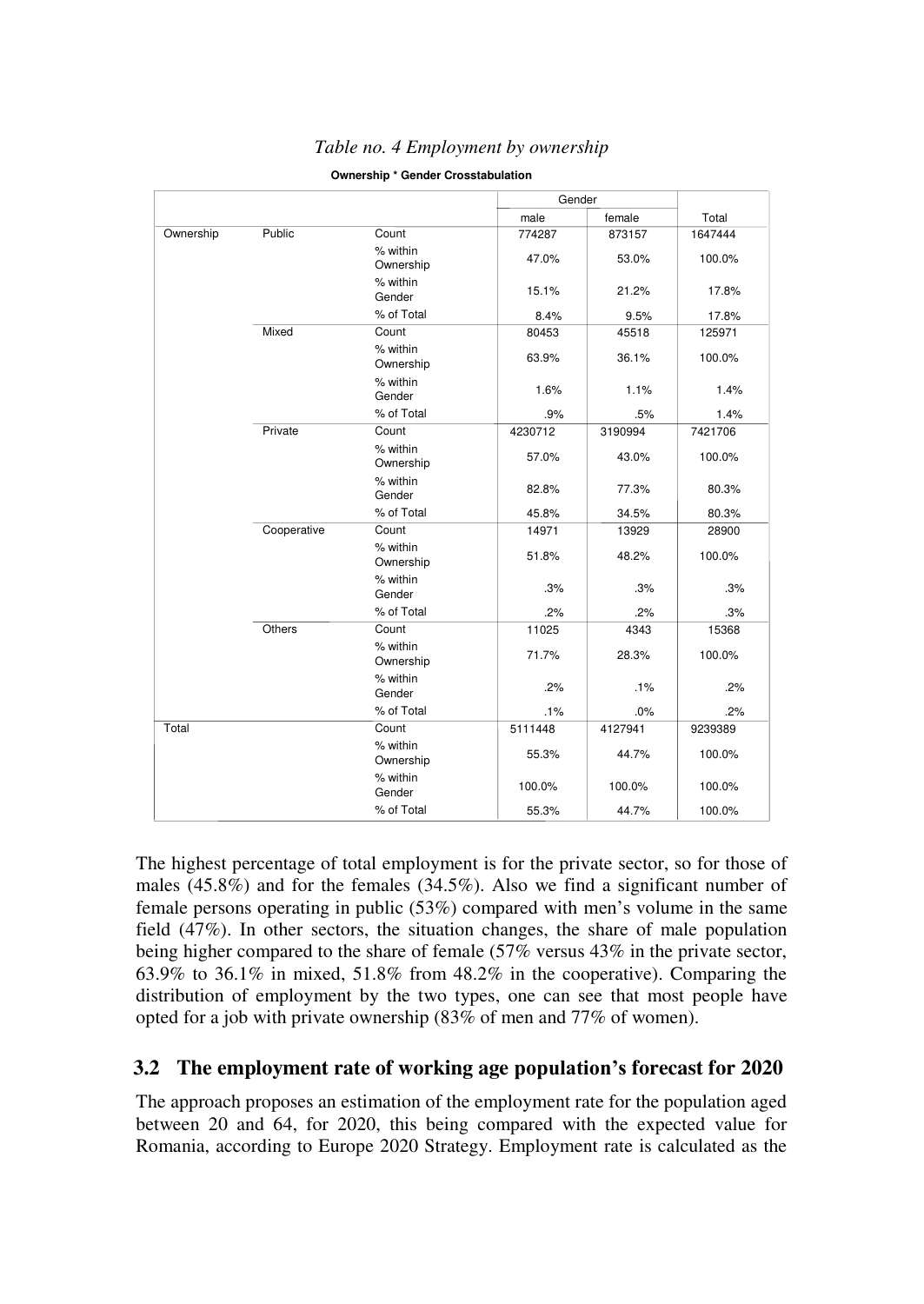ratio between employment in the category 20-64 years, forecasted for 2020 and the total population of the same age group, estimated for the same horizon. After modeling the data on employment classified in the category 20-64 years in the period 2002-2010, the coefficients were validated as statistically significant for the compound model. They are presented in Table no. 4.

*Table no. 4 Testing the coefficients of the validated regression model for modeling the number of employed population aged between 20-64 years*

**Coefficients** 1.005 .001 2.477 1120.796 .000 8377216 42060.468 199.171 .000 Case Sequence (Constant) B Std. Error Unstandardized **Coefficients** Beta Standardized **Coefficients** t Sig.

The dependent variable is ln(Populatia ocupata 20-64de ani).

The mathematical form of the model is as follows:

# $y_{employed\ 20.64} = 8377216 * 1,005^t + \varepsilon$

Basing on this is made the forecast for interest year (2020). The Number of employed estimated for 2020 is 9227793.015 people. In terms of the population aged between 20-64 years in Romania, estimated in 2020, will be used a cubic model, whose coefficients are shown in Table no. 5. The data which were the basis for modeling are represented by the values recorded in 2002-2010.

| Table no.5 Testing the coefficients of the validated regression model for modeling |
|------------------------------------------------------------------------------------|
| the number of total population aged between 20-64 years                            |

**Coefficients**

|                    | Unstandardized |            | Standardized |          |      |  |
|--------------------|----------------|------------|--------------|----------|------|--|
|                    | Coefficients   |            | Coefficients |          |      |  |
|                    | В              | Std. Error | Beta         |          | Sig. |  |
| Case Sequence      | $-114225.656$  | 16642.214  | $-1.662$     | $-6.864$ | .001 |  |
| Case Sequence ** 2 | 30941.354      | 3767.415   | 4.617        | 8.213    | .000 |  |
| Case Sequence ** 3 | $-1494.324$    | 248.617    | $-2.030$     | $-6.011$ | .002 |  |
| (Constant)         | 13398847.6     | 20295.594  |              | 660.185  | .000 |  |

The model has the following form:

$$
y_{total\,20\_64} = -1494,324t^3 + 30941,354t^2 - 114225,656t + 13398847,6 + \varepsilon
$$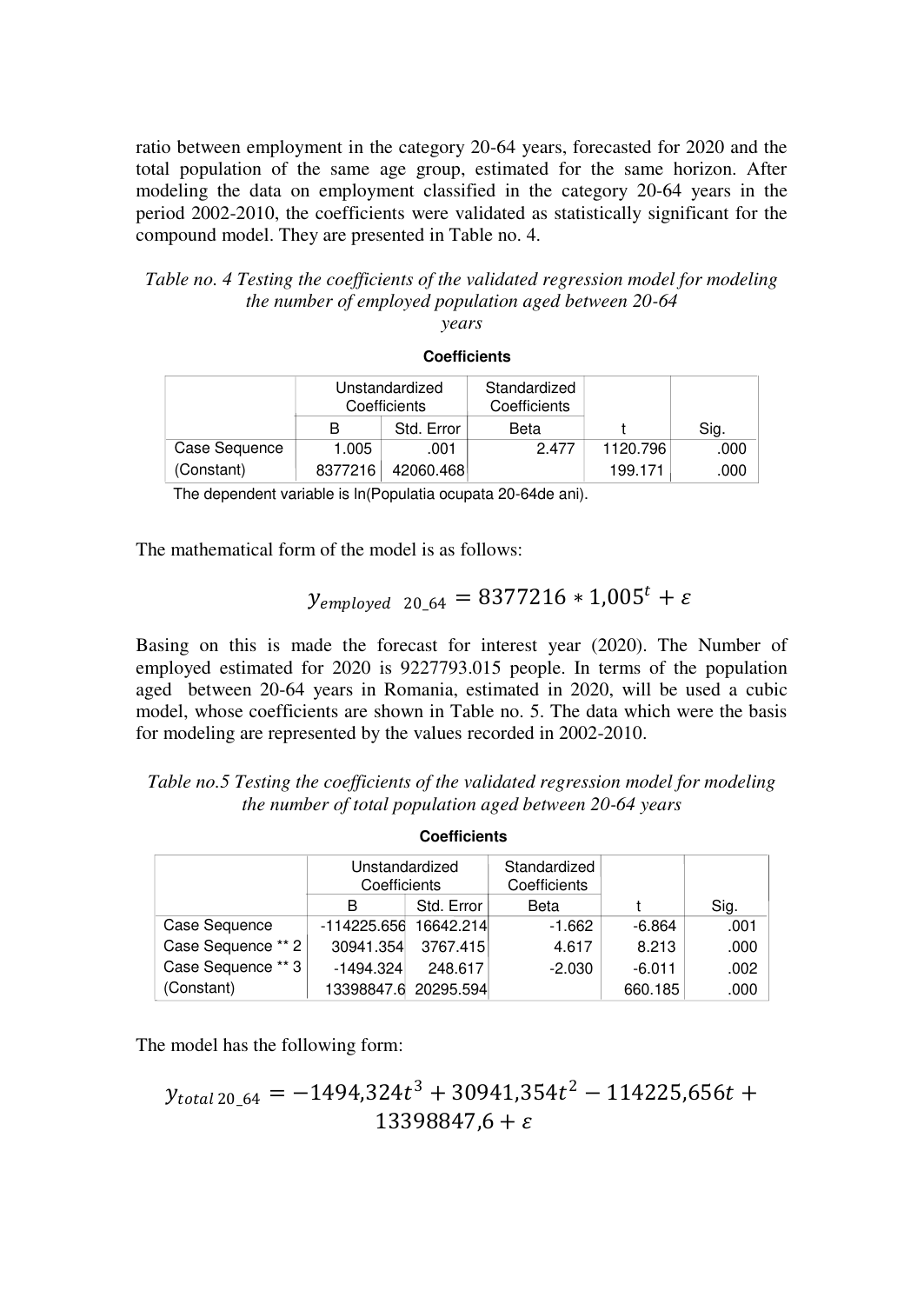The level that the total population aged between 20-64 years in 2020 will reach is approximated to 12,148,819.90 people. The employment rate for 2020 calculated from the projections is equal to:

$$
R_{prev} = \frac{9227793,015}{12148819,90} * 100 = 75,95
$$

It is noted that the employment rate obtained shows a higher value according to the one forecasted for 2020 for Romania in the Europe 2020 Strategy with about 6%.

# **4. CONCLUSIONS**

A laborious analysis of employment by sector (mixed, public, private, cooperative) allows us to justify that the public sector is predominantly occupied by female in 2010, unlike the rest of sectors (private, mixed and cooperative), in which the majority of employed are male. Also, most people were employed in the public sector, which led to significant differences between employment in the public and those who are working in cooperatives or in other sectors or in a mixed form of ownership.

If we refer to the development prospects of employment, the quantitative analyzes realized through the methodological approach used led to obtaining optimal evolution' choice, in the case that we are observing an upward trend.

As a whole, the analysis of perspectives indicates optimal development scenarios concerning the forecast indicator for 2020, whose explanation can be derived from the following beliefs

- the likelihood of approach to the employment goal established for Romania in the Europe 2020 Strategy, due to the increased of investment in job creation from the individual's own initiative or from the actions planned and implemented through the regional development programs established for a period (usually two years);

- the increased of employment after stimulating the labor resources learning/training, which enhances the attractiveness of individual for employer;

- the decreases of migration intensity, by increasing the salaries and therefore, by stimulating the immigrant population to fill a job in Romania.

## **Acknowledgements**

*This work was supported by the European Social Fund in Romania, under the responsibility of the Managing Authority for the Sectoral Operational Programme for Human Resources Development 2007-2013 [grant POSDRU/88/1.5/S/47646]* 

## **References**

[1] Aceleanu, Mirela, Ionela, Creţu, Alina, Ştefania, (2010), "Strategii şi politici de ocupare în contextul pieţei actuale a muncii", Editura ASE, Bucureşti,